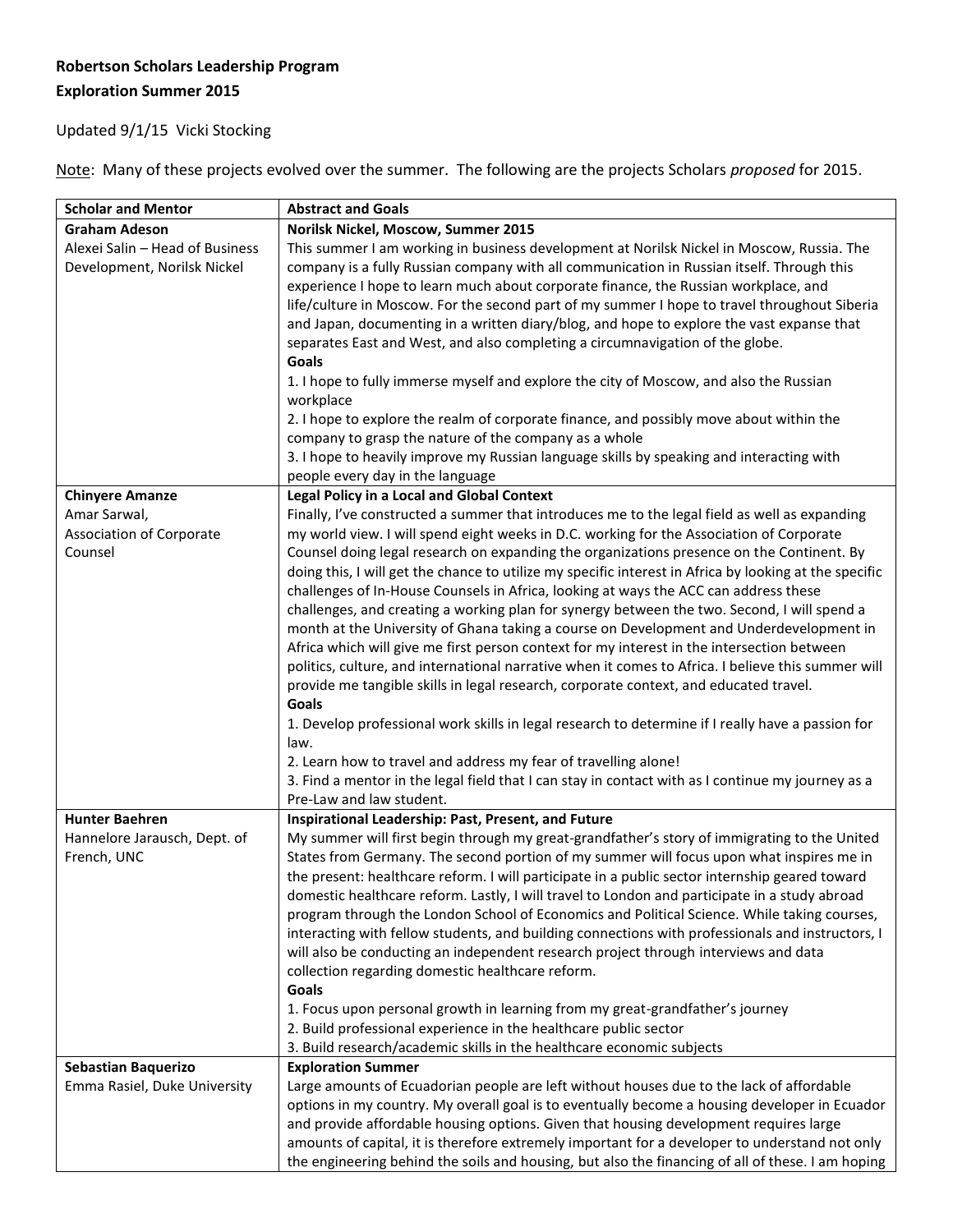|                                                                                  | this summer will help me understand both of these fields better so I can continue to pursue<br>them in the future, and one day go back to Ecuador and improve the housing situation<br>("greater good"). Therefore, my Exploration summer will consist of two parts: An investment<br>banking internship at JPMorgan at the Latin American Group, where I hope to understand,<br>experience, and explore the financial side of my career, as well as an experiential education<br>backpacking trip through Europe, where I hope to leave the classroom and visit first hand<br>some of the amazing structures I have studied.<br><b>Goals</b>                                                                                                                |
|----------------------------------------------------------------------------------|--------------------------------------------------------------------------------------------------------------------------------------------------------------------------------------------------------------------------------------------------------------------------------------------------------------------------------------------------------------------------------------------------------------------------------------------------------------------------------------------------------------------------------------------------------------------------------------------------------------------------------------------------------------------------------------------------------------------------------------------------------------|
| <b>Brent Comstock</b>                                                            | Innovation On Tour: An adventure of economic development, entrepreneurship, and                                                                                                                                                                                                                                                                                                                                                                                                                                                                                                                                                                                                                                                                              |
| Ted Zoller, PhD., Director of<br>Entrepreneurial Studies at UNC<br>Kenan-Flagler | innovation from rural Nebraska to Venice, Italy<br>Over the course of the last year, I have developed a passion for economic development and<br>social enterprise in rural communities. Beyond my own community and the work we have<br>done in Nebraska to establish rural accelerator programs, I have realized that my passion is<br>truly unique: I have the entrepreneurial background in technology, typically reserved for<br>urbanized areas, as well as the passion to connect technology with rural communities. This<br>summer, I would like to further develop my experience and opportunities within rural<br>communities.                                                                                                                      |
|                                                                                  | Goals<br>1. Establish a network of rural community builders in rural Nebraska working collaboratively to<br>revitalize the "drain" in rural economic development.<br>2. Explore the innovation and tech start-up scenes of Europe, specifically Venice, Italy while at<br>H-Farm Ventures<br>3. Grow my own entrepreneurial experiences as I travel the country and the world looking to<br>find a "secret sauce" or sauces to entrepreneurial success.                                                                                                                                                                                                                                                                                                      |
| <b>Brooke Davies</b>                                                             | <b>Exploration Summer</b>                                                                                                                                                                                                                                                                                                                                                                                                                                                                                                                                                                                                                                                                                                                                    |
| Jocelyn Chua<br><b>UNC Cultural Anthropology</b>                                 | <b>Abstract</b><br><b>None</b><br><b>Goals</b>                                                                                                                                                                                                                                                                                                                                                                                                                                                                                                                                                                                                                                                                                                               |
| <b>Mark Dawson</b>                                                               | <b>Urban and Rural Culture and Economics Systems</b>                                                                                                                                                                                                                                                                                                                                                                                                                                                                                                                                                                                                                                                                                                         |
| Michael Bernert, International<br>Farm Corporation (Rob alum)                    | This summer I will explore urban and rural economic systems and culture beginning in my<br>home state of Mississippi. I will spend 4 weeks working with the clients of Hope Credit Union,<br>which provides financial services to marginalized populations. By contrast, I will spend the next<br>8 weeks working at Oliver Wyman, which provides financial services to some of the largest<br>corporations in the world. Finally, I will spend the last 2 weeks immersing myself along one of<br>the most culturally diverse routes in Europe, the Camino de Santiago, to better understand the<br>interplay between culture and economic systems.<br>Goals<br>1. Apply skills learned in Economics and Mathematics classes learned in a variety of context |
|                                                                                  | (Hope Credit Union and Oliver Wyman).<br>2. Become more aware of different cultures both close to home (marginalized communities in<br>Mississippi) and far away (London and the Camino de Santiago).<br>3. Become more autonomous and resourceful in unfamiliar context (London and the Camino                                                                                                                                                                                                                                                                                                                                                                                                                                                              |
|                                                                                  | de Santiago).                                                                                                                                                                                                                                                                                                                                                                                                                                                                                                                                                                                                                                                                                                                                                |
| <b>Rachel Freedman</b>                                                           | <b>Human and Machine</b>                                                                                                                                                                                                                                                                                                                                                                                                                                                                                                                                                                                                                                                                                                                                     |
| Elizabeth Wein, Novelist                                                         | My primary objective for this summer is to probe the nature of human cognition and<br>perception by studying the relationships between humans and machines. The first avenue that<br>I'm exploring this summer is studying the technical functioning of computing machines, with<br>the hope of eventually designing artificially intelligent systems later in my career. The second<br>avenue is creatively examining the relationship between human and machine through<br>explorative writing and travel.<br>Goals                                                                                                                                                                                                                                        |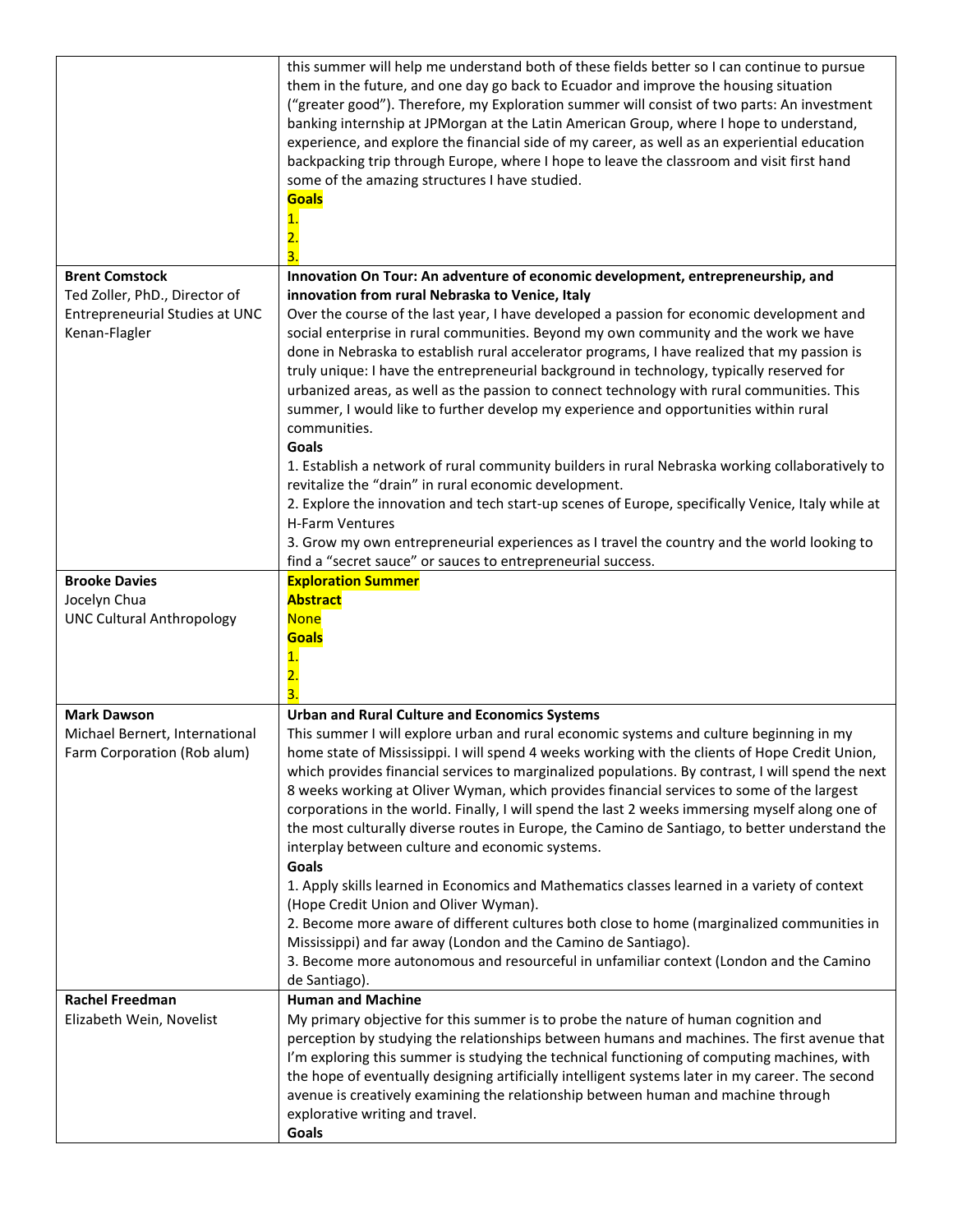|                                              | 1. Gain a greater understanding of how humans relate to machines and, in particular, why we                                                                                                                                                                                                                                                                                                                                                                                                                                                                                                                                                                                                                                  |
|----------------------------------------------|------------------------------------------------------------------------------------------------------------------------------------------------------------------------------------------------------------------------------------------------------------------------------------------------------------------------------------------------------------------------------------------------------------------------------------------------------------------------------------------------------------------------------------------------------------------------------------------------------------------------------------------------------------------------------------------------------------------------------|
|                                              | have generated such pervasive gender biases around them.                                                                                                                                                                                                                                                                                                                                                                                                                                                                                                                                                                                                                                                                     |
|                                              | 2. Identify potential academic and professional avenues for reconciling my disparate interests                                                                                                                                                                                                                                                                                                                                                                                                                                                                                                                                                                                                                               |
|                                              | and creating positive change in the world.                                                                                                                                                                                                                                                                                                                                                                                                                                                                                                                                                                                                                                                                                   |
| <b>Abby Gay</b><br>Emma Rasiel               | Work, Pray, Love: London and Bali<br>I will travel to London to work at Oliver Wyman in financial consulting for six weeks. I hope to                                                                                                                                                                                                                                                                                                                                                                                                                                                                                                                                                                                        |
|                                              | develop a specific professional skill set, to grow my network, and to explore the consulting<br>profession. Additionally, I plan to explore British culture and practices including, but not<br>limited to, teatime, polo matches, pub food, and the theatre. After completing my internship<br>at Oliver Wyman, I will fly to Denpasar, Bali, to work with Kenny Haisfield with his new fashion<br>brand, Kenny Flowers. I will further develop and implement a marketing strategy as well as get<br>an in-depth look at running a new business.                                                                                                                                                                            |
|                                              | Goals                                                                                                                                                                                                                                                                                                                                                                                                                                                                                                                                                                                                                                                                                                                        |
|                                              | 1. Work: consulting. Develop business skills while working in a professional setting and<br>learning more about the consulting profession. Find out if I'm even interested in consulting as<br>a profession.                                                                                                                                                                                                                                                                                                                                                                                                                                                                                                                 |
|                                              | 2. Pray: travel. Reflect; live in the moment; understand that this is THE once in a lifetime<br>experience. Travel everywhere and see places that I will most likely never get the opportunity<br>to see again. Be grateful for the challenges and become stronger from overcoming them.<br>3. Love: fashion. Combine my love of fashion and style with my business interests to<br>incorporate it into my overall story. Embrace Bali and a culture that is like nothing of which I<br>have ever been exposed.<br>4. Eat: good food. Life is too short to eat mediocre food. Experience the culinary staples of a                                                                                                           |
|                                              | wide array of cultures and regions of the globe. Bonus points if I can still fit into my clothes by<br>the end of the summer.                                                                                                                                                                                                                                                                                                                                                                                                                                                                                                                                                                                                |
| Virginia Hamilton                            | <b>Dream Summer!</b>                                                                                                                                                                                                                                                                                                                                                                                                                                                                                                                                                                                                                                                                                                         |
| Cate TIdwell                                 | This summer is the culmination of many of my dreams.                                                                                                                                                                                                                                                                                                                                                                                                                                                                                                                                                                                                                                                                         |
|                                              | Goals                                                                                                                                                                                                                                                                                                                                                                                                                                                                                                                                                                                                                                                                                                                        |
|                                              | 1. Learn more about the differences in running a faith-based organization (New Day-China)<br>and a secular organization (FoodShare NZ), and how Christianity is manifested in New Day's<br>day-to-day operations.                                                                                                                                                                                                                                                                                                                                                                                                                                                                                                            |
|                                              | 2. Improve my Chinese! (It's very basic right now, so I can really only go up from here, but I do                                                                                                                                                                                                                                                                                                                                                                                                                                                                                                                                                                                                                            |
|                                              | want to make learning the language a priority while I am there.)                                                                                                                                                                                                                                                                                                                                                                                                                                                                                                                                                                                                                                                             |
|                                              | 3. This might sound like a weird goal, but I am excited to play things by ear a bit more. I am a<br>really good planner, which is a good skill to have, but I also think it is valuable to learn<br>flexibility, adaptability, and spontaneity. So a goal is to be adventurous and make a few<br>impulse decisions (nothing crazy of course!)                                                                                                                                                                                                                                                                                                                                                                                |
| <b>Kassra Homaifar</b>                       | <b>Buenos Aires- Work Hard, Dance Hard</b>                                                                                                                                                                                                                                                                                                                                                                                                                                                                                                                                                                                                                                                                                   |
| Steven Hartley, Director of Sales<br>at Quid | I will be working with SaferTaxi, specifically contributing to their brand strategy initiatives and<br>marketing analytics. During this time, I will also learn key insights on the international startup<br>funding process for technologies and businesses looking to commercialize with domestic and<br>foreign investments. My experience will also grant me the opportunity to become<br>professionally proficient in speaking Spanish, a language I have unfortunately foregone since<br>high school, and explore the rich history and geography of Argentina.<br>Goals                                                                                                                                                |
|                                              | Learn and develop a skillset for marketing & brand strategy within startups spaces, while<br>1.<br>networking in a completely unique Latin American startup environment.<br>Immerse myself within the rich Argentinian culture, through routine tango lessons, hiking<br>2.<br>and sightseeing its world-renowned geographical landmarks, and more.<br>Attain general professional proficiency for the Spanish language.<br>3.                                                                                                                                                                                                                                                                                               |
| Shafali Jalota                               |                                                                                                                                                                                                                                                                                                                                                                                                                                                                                                                                                                                                                                                                                                                              |
| Louise Toppin, UNC                           | Singing in the Birthplace of Opera: A Summer of Music in Arezzo, Italy<br>In this project, I will learn and perform the role of Carolina in Il matrimonio segreto, an opera<br>by Domenico Cimarosa, with the Oberlin in Italy Summer Opera Program. I will travel to<br>Arezzo, Italy, where I will live and work for six weeks. During this time, I will hone my<br>knowledge of Italian in addition to building a network with respected faculty, coaches,<br>conductors, and directors. Each day, I will have valuable staging and music rehearsals with<br>these distinguished musicians. This experience will further my professional career and give me<br>the opportunity to explore Italy, the birthplace of opera. |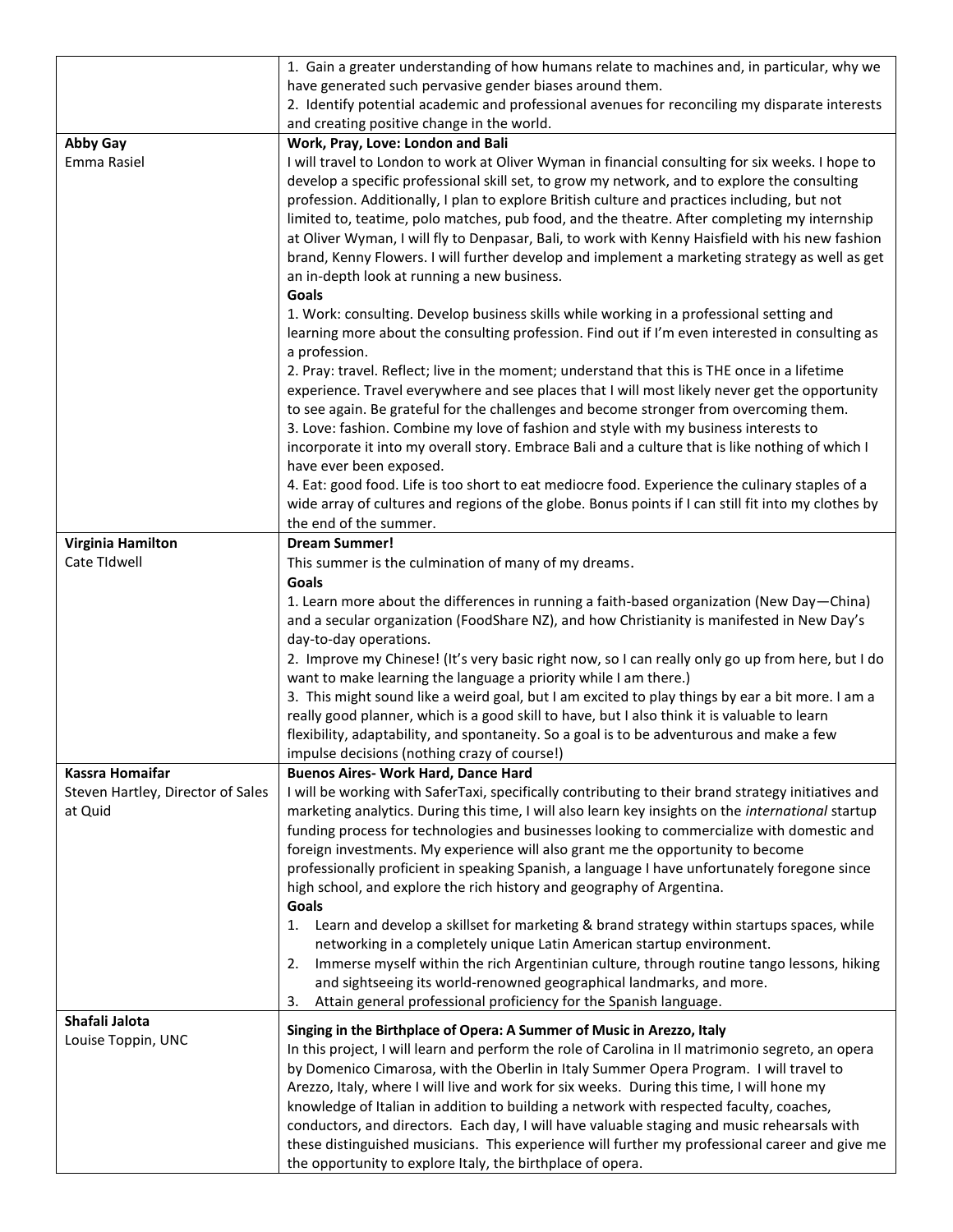|                                  | Goals                                                                                                                                                                                             |
|----------------------------------|---------------------------------------------------------------------------------------------------------------------------------------------------------------------------------------------------|
|                                  | 1. Develop a professional network of voice teachers, coaches, directors, conductors, and<br>fellow singers.                                                                                       |
|                                  | 2. Gain important professional musical skills such as vocal technique, role preparation, stage                                                                                                    |
|                                  | movement, language ability, and acting in a structured, professional environment.                                                                                                                 |
|                                  | 3. Explore an area of the world that is unfamiliar to me, learning how to negotiate solo                                                                                                          |
|                                  | international travel and build community with people that I do not know.                                                                                                                          |
| <b>Frank Jiang</b>               | Oliver Wyman and the Camino de Santiago                                                                                                                                                           |
| Michelle Sheran-Andrews, UNC     | This summer, I will be spending eight weeks in London, UK completing an internship for Oliver                                                                                                     |
| Economics                        | Wyman (Financial Services industry). The first half of the internship will be composed of                                                                                                         |
|                                  | working with Tom Wanty, a Managing Partner working within Partner Development. The                                                                                                                |
|                                  | second half of the internship will be composed of working on a case with actual consultants.                                                                                                      |
|                                  | After those eight weeks, I will then spend approximately two weeks backpacking the Camino                                                                                                         |
|                                  | de Santiago, from Sarria, Spain, to Santiago de Compostela, Spain, a total distance of 113 km.<br>Goals                                                                                           |
|                                  | 1. Develop hard, quantitative skills in finance, spreadsheet manipulation, etc.                                                                                                                   |
|                                  | 2. Develop soft skills in teamwork (working with professional consultants), approachability                                                                                                       |
|                                  | (meeting strangers on the Camino de Santiago), and spontaneous decision-making (figuring                                                                                                          |
|                                  | out a new place to stay/places to eat on a daily basis).                                                                                                                                          |
|                                  | 3. Explore new settings and environments and interact with people of different backgrounds.                                                                                                       |
| <b>Nick Johnston</b>             | "Going Nomad - Mongolia from Horseback" or "Traditional Spice - I'm on a Horse"                                                                                                                   |
| Mendee - owner, Stepperider's    | Mongolia's traditional nomadic culture is currently undergoing an evolution into capitalism                                                                                                       |
|                                  | and its associated sedentary lifestyle. Yet this change is not always positive. For such a                                                                                                        |
|                                  | traditionally spiritual people to become disconnected from the land of their ancestors and                                                                                                        |
|                                  | caught up in the torrent of modern living, great sacrifices must be made. This sacrifice has, on                                                                                                  |
|                                  | the whole, been comprised of the people's identity, causing a large number of social issues in                                                                                                    |
|                                  | the area. My aim is to explore this divide and discover what it means to live like a true nomad                                                                                                   |
|                                  | and how the wisdom of this life can improve that of its fellows.                                                                                                                                  |
|                                  | Goals                                                                                                                                                                                             |
|                                  | 1. Develop skills to survive while leading a nomadic lifestyle. Essentially, live by my own actions                                                                                               |
|                                  | 2. Appreciate the wisdom different lifestyles have to offer about the human condition,                                                                                                            |
|                                  | particularly in terms of how sedentary living has impacted the Mongolian quality of life                                                                                                          |
|                                  | 3. Experience another culture by living it directly from horseback                                                                                                                                |
| <b>Kasper Kubica</b>             | <b>Exploration Summer</b>                                                                                                                                                                         |
| Ben Feldman, Jay Mebane, and     | This summer, I will be staying in Durham and working with our three investors and mentors                                                                                                         |
| Chris Work- Bootstrap Advisors   | (Ben Feldman, Jay Mebane, and Chris Work) to launch and market our product. This will                                                                                                             |
|                                  | consist mostly of a lot of long days and late nights working on something I'm very passionate                                                                                                     |
|                                  | about - a venture with a lot at stake that will take every ounce of my problem-solving ability to                                                                                                 |
|                                  | steer through its time as a fledgling startup. I'm incredibly lucky to have such a rare                                                                                                           |
|                                  | exploration opportunity this early in my life - many entrepreneurs don't run a startup until                                                                                                      |
|                                  | their middle age, and I just turned twenty.                                                                                                                                                       |
|                                  | In addition to running the company under the guidance of my mentors, I will travel to visit our<br>manufacturing facilities (located in China), and other startups/companies in the same vertical |
|                                  | as us, across America, Europe, and potentially New Zealand. Which specific companies                                                                                                              |
|                                  | depend on what my mentors recommend as the summer goes on. I'll learn both in practice                                                                                                            |
|                                  | what it takes to grow a real, thriving company, as well as how successful entrepreneurs run                                                                                                       |
|                                  | theirs every day.                                                                                                                                                                                 |
|                                  | Goals                                                                                                                                                                                             |
|                                  | 1. Learn and develop the skills it takes to grow a startup into a self-sustaining, profitable                                                                                                     |
|                                  | company.                                                                                                                                                                                          |
| <b>Monique LaBorde</b>           | Strength, Power, and Radical Leadership: Explore Summer 2015                                                                                                                                      |
| Bill Ferris, Center for Study of | 1. Live in Eatonville, Florida in an effort to connect Eatonville with 4 other historic, all-black                                                                                                |
| the American South               | townships settled after the Civil War. I will be taking oral histories, doing archival work,                                                                                                      |
| Chiatra Williams, Southern Oral  | digitizing documents, and creating a digital system for which to share documents between the                                                                                                      |
| <b>History Project</b>           | four other black townships.                                                                                                                                                                       |
|                                  | 2. I will be participating in Operation Groundswell's backpacktivist corps programming in NW                                                                                                      |
|                                  | India. We will be focusing on learning about gender constructions in India, especially as these                                                                                                   |
|                                  | constructions relation to religious traditions of Sikhism and Hinduism.                                                                                                                           |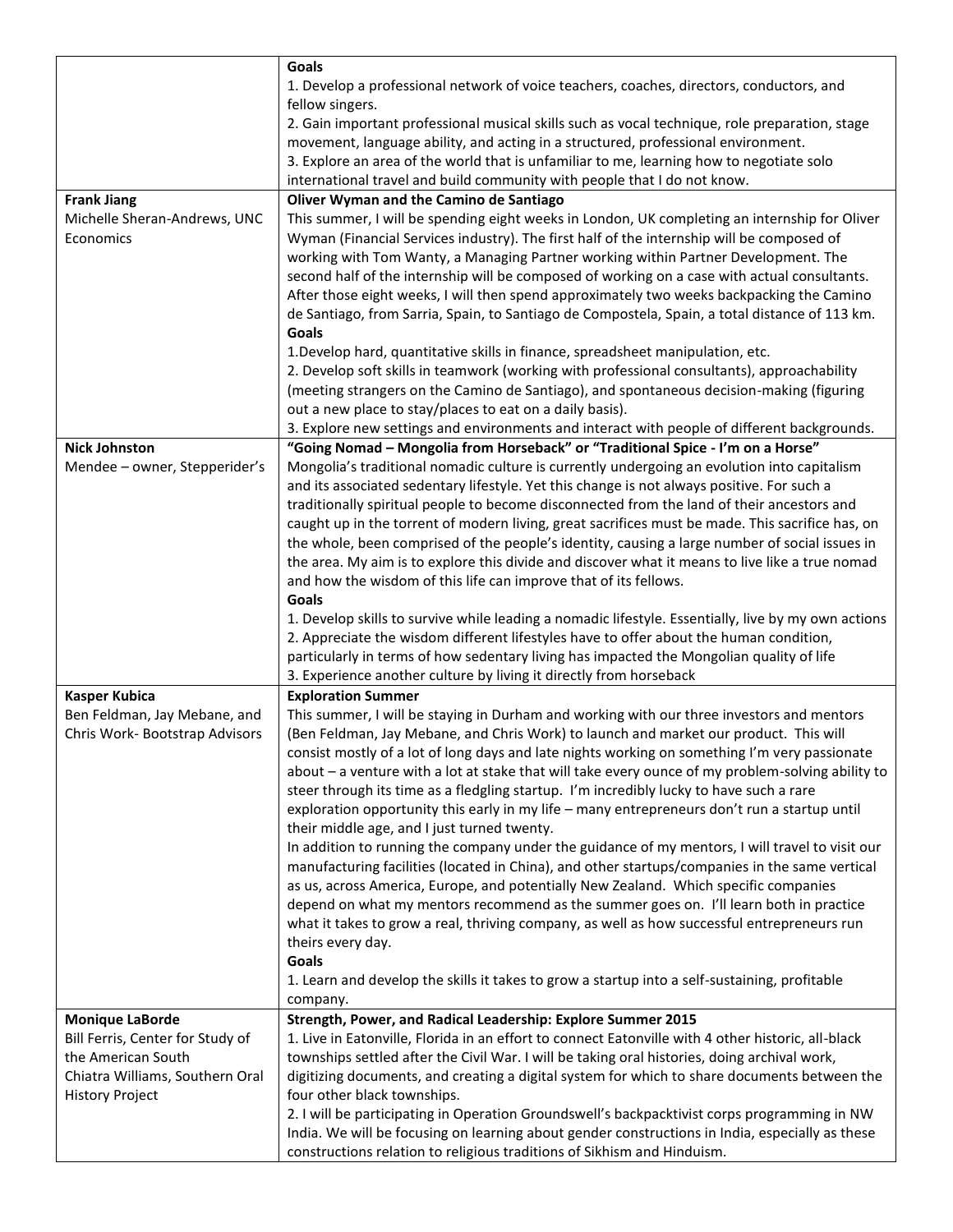|                                   | Goals                                                                                                                         |
|-----------------------------------|-------------------------------------------------------------------------------------------------------------------------------|
|                                   | 1. Create something useful for the community-driven progress of Eatonville and/or the Historic<br><b>Black Towns Project.</b> |
|                                   | 2. Explore and hone my practice of the documentary tradition in Eatonville.                                                   |
|                                   | 3. Gain a deeper understanding of the context of activism and action in India, especially                                     |
|                                   | related to violence against women and women's organizing, leadership, and resistance.                                         |
| Jaclyn Lee                        | <b>Exploration Summer</b>                                                                                                     |
|                                   | This summer, I want to travel to Peru and Rwanda to better understand the lives of those                                      |
|                                   | living in poor and marginalized communities and document the stories of those who have                                        |
|                                   | been stricken by conflict.                                                                                                    |
|                                   | Goals                                                                                                                         |
|                                   | 1. Live spontaneously. I'm a very structured person who plans everything so I'd like to learn to                              |
|                                   | let go and go with the flow.                                                                                                  |
|                                   | 2. Have a better understanding of how NGOs operate, what their purpose is and whether or                                      |
|                                   | not they are effective and beneficial to their communities.                                                                   |
|                                   | 3. Explore outside the bubble we call the United States. My whole life I grew up very sheltered                               |
|                                   | and haven't experienced other cultures firsthand so I'd like to see what it's like!                                           |
| <b>Tierney Marey</b>              | The Confidence "Crash" in High-Potential University Women                                                                     |
| Franca Alphin, Director,          | The "Confidence Crash" that high-potential undergraduate women face, calls for greater                                        |
| Nutrition Services, Duke          | exposure. This crash is often a complete destruction of a woman's confidence with serious                                     |
| University                        | present and future ramifications.                                                                                             |
|                                   | My research aims to elucidate the crash's origins, prevalence and impact upon women. I                                        |
|                                   | intend to interview high-potential women, university faculty and administration and mental                                    |
|                                   | health professionals at at top universities. In addition I will survey numerous women online.                                 |
|                                   | My research will span across universities in Australia, America and England.                                                  |
|                                   | I aim for my research to expose how this phenomenon comes to thrive and also provide                                          |
|                                   | guidance as to how to challenge the "crash".                                                                                  |
|                                   | Goals                                                                                                                         |
|                                   | 1. Gain insight from a variety of sources into what factors cause/influence this crash                                        |
|                                   | 2. Become more aware of low-confidence levels in my peers and myself and use this                                             |
|                                   | knowledge to uplift myself and those around me                                                                                |
|                                   | 3. Produce a research paper that outlines my findings and presents ideas on how to combat                                     |
|                                   | this crash.                                                                                                                   |
| <b>Charlotte McKay</b>            | The Intersection of art + community in Street Art Festivals around the world                                                  |
| Pedro Lasch, Dept. of Visual Arts | My project is divided into three overlapping areas of interest: the professional art world, street                            |
| Studies, Duke                     | art festivals, and community development. I will begin my summer by participating in the                                      |
|                                   | Andrew W. Mellon Curatorial Summer Academy, before spending 6 weeks meeting with street                                       |
|                                   | art festival organizers around the world in order to gain an understanding of the logistics and                               |
|                                   | coordination of street art festivals. I will end my summer working on a community                                             |
|                                   | development project in Vietnam. I hope to use what I have learned about street art, festival                                  |
|                                   | organization, and community development to better the Duke and Durham community.                                              |
|                                   | Goals                                                                                                                         |
|                                   | 1. Move outside of my comfort zone to explore parts of the world that I are completely new to                                 |
|                                   | me                                                                                                                            |
|                                   | 2. Gather knowledge about street art festivals in a thorough and in depth way that will allow                                 |
|                                   | me to apply what I have learned to my own community of Duke and Durham                                                        |
|                                   | 3. Contribute and become a part of a community that has different values, culture, and needs                                  |
|                                   | to any I have been a part of before                                                                                           |
| Anna Mukamal                      | Exploring the Multidimensional Professor: Research, Creativity, and the Realm of Academia                                     |
| Anne Light, Assistant to the      | My dream is to become a stellar professor—helping to intellectually shape a generation. My                                    |
| Executive Vice President, Duke    | work at YWC will allow me to determine whether I want to pursue an editorial avenue                                           |
|                                   | between college and graduate school, and the King's Summer Programme will give me insight                                     |
|                                   | into a non-American university setting. By working directly with my current and past                                          |
|                                   | professors, I will also further my goal of immersing myself in the world of academia. Finally,                                |
|                                   | the RSLP NOLS trip will allow me to challenge myself physically while reconnecting with                                       |
|                                   | Robertsons, sharing my goals and seeking advice and encouragement.                                                            |
|                                   | Goals                                                                                                                         |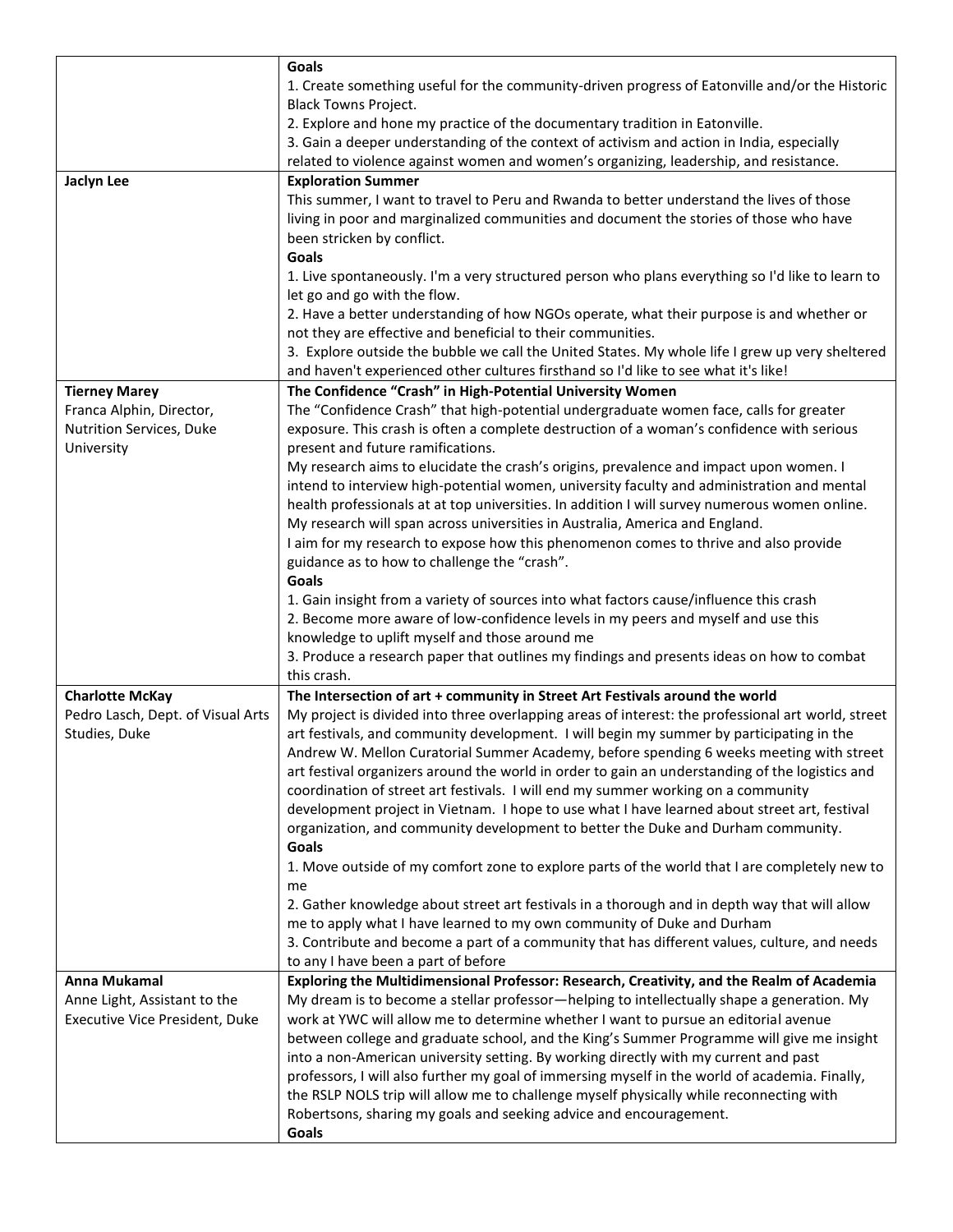|                              | 1. Experience the university system (higher education model) outside of Duke and UNC-Chapel      |
|------------------------------|--------------------------------------------------------------------------------------------------|
|                              | Hill, both domestically and internationally. Compare to experiences at Duke and UNC-CH. Use      |
|                              | observations at all summer components to plan not only what kind of professor I want to be,      |
|                              | but also where I want to teach and at which kind of university.                                  |
|                              | 2. Delve deeper into English language and literature (before spending next semester devoted      |
|                              | to Spanish in Barcelona) in order to determine what my post-graduation goals should be.          |
|                              | Determine: What should I do between Duke and becoming a professor? This may involve              |
|                              | developing my poetic persona at Yale Writers' Conference or learning about other editing         |
|                              | opportunities while exploring semantic and stylistic fluidity in poetry to make progress on my   |
|                              | third book.                                                                                      |
|                              |                                                                                                  |
|                              | 3. Explore the multidimensional career of a professor: What are their responsibilities outside   |
|                              | of the classroom? In what kind of research are my professors involved? What have they            |
|                              | published? How did they go about publishing it? What conferences do they attend? Is this         |
|                              | 100% what I want to be when I grow up?                                                           |
| <b>Jacob Olliffe</b>         | <b>Oliver Wyman in London</b>                                                                    |
| Tom Wanty, Oliver Wyman      | For this project, I intend to work in the capacity of a summer analyst in Oliver Wyman's         |
|                              | London office's Partner Development branch. I will spend time both before and after the          |
|                              | project, as well as on weekends, travelling throughout the United Kingdom and immersing          |
|                              | myself in the cultures that I am descended from.                                                 |
|                              | Goals                                                                                            |
|                              | 1. Gain a concrete understanding of my professional strengths and weaknesses that I can          |
|                              | reference in planning my future studies.                                                         |
|                              | 2. Develop a close working relationship with a professional mentor and gain a greater            |
|                              | understanding of what constitutes effective corporate leadership.                                |
|                              | 3. Expand and consolidate my existing professional skill set                                     |
| Sanmi Oyenuga                | Part I: Investigating the Individuality and Community of Skateboarding Communities               |
| Theodore Sutherland, African | Part II: Exploring the Young West African Tech Startup Industry.                                 |
| Leadership Academy, and Beth | I am hoping to use an interest of mine as a tool to push my social boundaries by shooting a      |
| Dembitzer                    | documentary surrounding the Skate Culture of a particular for the first part of my summer (4-6   |
|                              | weeks). The underlying aim is to uproot and transplant myself into a new community forcing       |
|                              | me to learn about the history of the city and its sub cultural communities through actual        |
|                              | physical interactions in an attempt to improve upon my weak social skills.                       |
|                              | The second part of my summer entails grounding my academic interests in real life                |
|                              | experiences through a professional internship in Nigeria as well as exploring the young          |
|                              | booming technological industry in Nigeria in an attempt to gain knowledge about an industry I    |
|                              | hope to be a part of in the future.                                                              |
|                              | Goals                                                                                            |
|                              | 1. Stretch my social comfort level and challenge by fully immersing in a skate community/city I  |
|                              | have little previous knowledge of.                                                               |
|                              | 2. Build upon this immersion and test my new relationships through an accurate and detailed      |
|                              | documentary portrayal of the skate communities I interact with.                                  |
|                              | 3. Acquire practical professional knowledge of the structure of the young technology start up    |
|                              | companies in West Africa to help with my future transition back to the continent                 |
| <b>Sumeet Padwardhan</b>     | Research Assistantship in Philosophy and Personal Poetry Writing Project                         |
| Kiran Bhardwaj, Graduate     | I will be a research assistant for Professor Thomas Simpson at Oxford, to help with his personal |
| Student in Philosophy at UNC | research on the ethics of surveillance and his Master's course in the Foundations of Ethics in   |
|                              | Public Policy. Furthermore, I plan to write a poem a day for every day that I'm in Oxford, or at |
|                              | the very least, a poem every other day, culminating in 35-70 new drafts which I can later        |
|                              | revise. My poetry professor from last semester, Alan Shapiro, has said that if he has time, he   |
|                              | will send comments and suggestions via email.                                                    |
|                              | Goals                                                                                            |
|                              | 1. Explore my future trajectory of philosophy professorship; get a glance into the life of a     |
|                              | philosophy professor                                                                             |
|                              | 2. Practice writing page and performance poetry                                                  |
|                              | 3. Challenge myself by living alone in a foreign country for an extended amount of time          |
| Arjun Raghavan               | <b>Exploration Summer 2015</b>                                                                   |
| Adrienne Erickcek and Rosa   | This summer, I hope to develop my skills in preparation for further graduate studies in Physics. |
| Branca, UNC Physics          | I also am striving to gain first-hand experience of how in-depth work in physics takes place and |
|                              |                                                                                                  |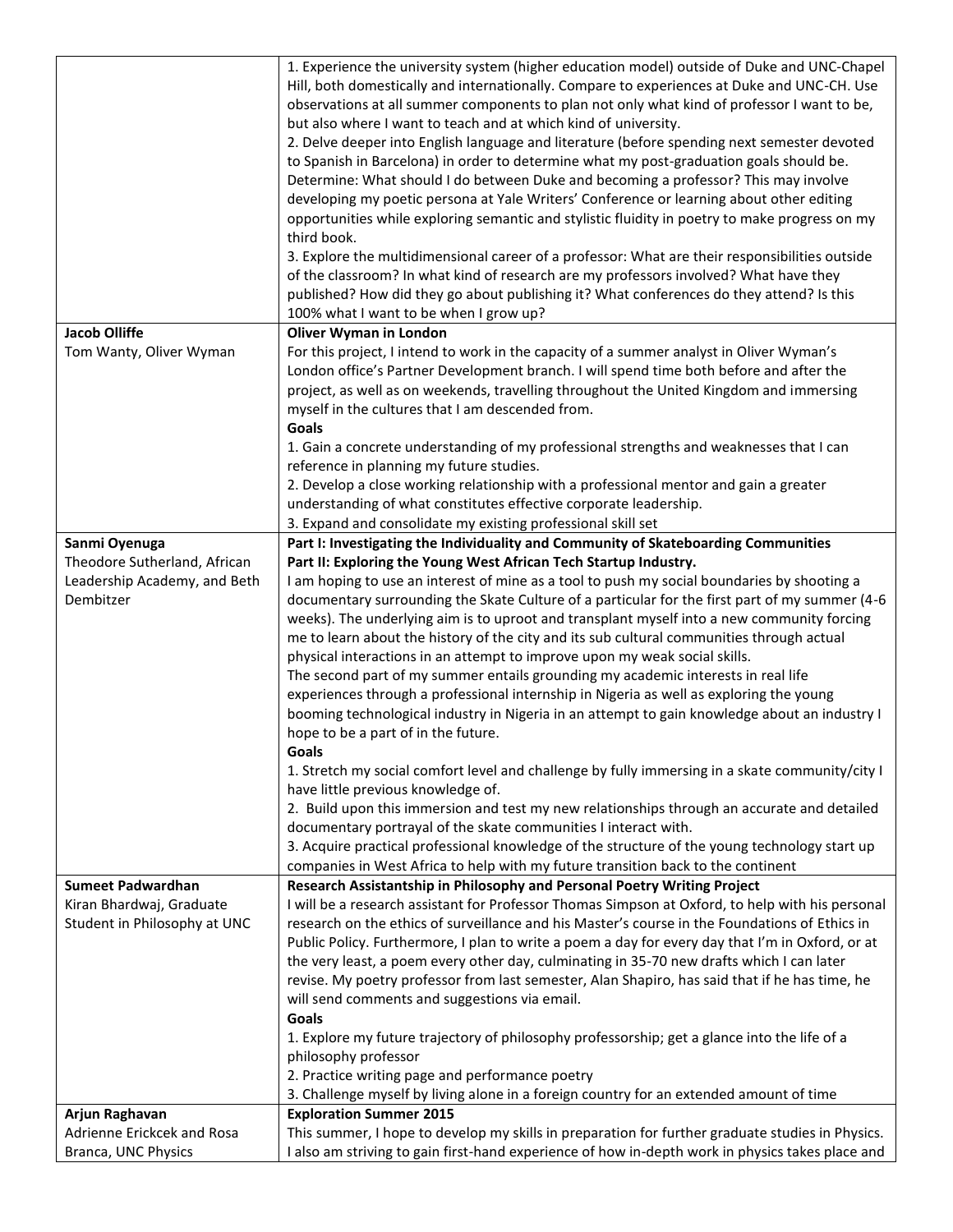|                                                                                                                                    | to get a preview of how graduate school may be like. I shall be pursuing a 9-week research<br>internship as part of Princeton University's Undergraduate Summer Research Program (USRP).<br>Goals<br>1. I hope to develop my skills in preparation for further graduate studies in Physics.<br>2. I also am striving to gain first-hand experience of how in-depth work in physics takes place<br>and to get a preview of how graduate school may be like.                                                                                                                                                                                                                                                                                                                                                                                                                                                                             |
|------------------------------------------------------------------------------------------------------------------------------------|----------------------------------------------------------------------------------------------------------------------------------------------------------------------------------------------------------------------------------------------------------------------------------------------------------------------------------------------------------------------------------------------------------------------------------------------------------------------------------------------------------------------------------------------------------------------------------------------------------------------------------------------------------------------------------------------------------------------------------------------------------------------------------------------------------------------------------------------------------------------------------------------------------------------------------------|
| <b>Christina Schmidt</b>                                                                                                           | <b>Perinatal Depression</b>                                                                                                                                                                                                                                                                                                                                                                                                                                                                                                                                                                                                                                                                                                                                                                                                                                                                                                            |
| Eric Green, Duke Global Health<br>Institute                                                                                        | This summer I will be working on a research on Perinatal Depression in Eldoret, Kenya with<br>Professor Eric Green of the Duke Global Health Institute. Specifically we be developing and<br>validating new screening tools for women with perinatal depression. These could include<br>traditional provider-administered questionnaires, questionnaires delivered directly to patients<br>via automated phone calls, and potentially voice-biometric screening. Ultimately the goal is to<br>integrate a valid and straightforward tool into the local primary health care system, which can<br>be administered by lower-skilled providers to all women, regardless of their level of education.<br>In turn, increased screening will promote the uptake of perinatal depression services into<br>primary health care services, and increase efficacy of treatment through early identification of<br>women with depression.<br>Goals |
|                                                                                                                                    | 1. Better understand the barriers to accessing mental health care for mothers during<br>pregnancy years and the years after childbirth.<br>2. Understand how health challenges are differentially framed and understood in different<br>cultural contexts.                                                                                                                                                                                                                                                                                                                                                                                                                                                                                                                                                                                                                                                                             |
|                                                                                                                                    | 3. Gain experience working on quantitative and qualitative research projects, and develop<br>necessary skills for independent research endeavors in the future.                                                                                                                                                                                                                                                                                                                                                                                                                                                                                                                                                                                                                                                                                                                                                                        |
| <b>David Spratte</b>                                                                                                               | The Role of Patient-Physician Interpersonal Relationships in Patient Satisfaction                                                                                                                                                                                                                                                                                                                                                                                                                                                                                                                                                                                                                                                                                                                                                                                                                                                      |
| David Boyd, Duke Global Health<br>Institute                                                                                        | The purpose of this study is first to determine the current level of patient satisfaction in La Paz,<br>Bolivia, then to analyze the role that interpersonal relationships between patients and<br>physicians play in patient satisfaction levels, and finally, to implement a sustainable system of<br>gauging patient satisfaction in the hospital in which I will be focusing my efforts.<br>Goals                                                                                                                                                                                                                                                                                                                                                                                                                                                                                                                                  |
|                                                                                                                                    | Complete the research and analysis<br>1.                                                                                                                                                                                                                                                                                                                                                                                                                                                                                                                                                                                                                                                                                                                                                                                                                                                                                               |
|                                                                                                                                    | Complete a paper that will be submitted for publication<br>2.                                                                                                                                                                                                                                                                                                                                                                                                                                                                                                                                                                                                                                                                                                                                                                                                                                                                          |
|                                                                                                                                    | Implement a sustainable system of gauging patient satisfaction<br>3.                                                                                                                                                                                                                                                                                                                                                                                                                                                                                                                                                                                                                                                                                                                                                                                                                                                                   |
| Sophia Stafford                                                                                                                    | Let Girls Lead Internship                                                                                                                                                                                                                                                                                                                                                                                                                                                                                                                                                                                                                                                                                                                                                                                                                                                                                                              |
| Tony Brown, Professor                                                                                                              | The Let Girls Lead Summer 2015 internship will support the programmatic and<br>communications objectives of our work in Central America and Africa, with geographic                                                                                                                                                                                                                                                                                                                                                                                                                                                                                                                                                                                                                                                                                                                                                                    |
| Emily Teitsworth, Director of<br>Programs, Let Girls Lead                                                                          | emphasis on Honduras. This engagement will build the intern's skills in global public health<br>programming with a focus on girls' and women's rights and advocacy, as well as strengthen<br>specific skills in social media and communications.                                                                                                                                                                                                                                                                                                                                                                                                                                                                                                                                                                                                                                                                                       |
|                                                                                                                                    | Goals<br>1. Familiarize myself with the non-profit world and how international policies (specifically<br>regarding girls' and women's rights) are passed and enforced.<br>2. Explore my interest in the intersection of communication, storytelling, and global health                                                                                                                                                                                                                                                                                                                                                                                                                                                                                                                                                                                                                                                                 |
|                                                                                                                                    | 3. Continue to build on experience from last summer of living in and exploring a big city, but<br>this time completely independently with no pre-existing "built in" community                                                                                                                                                                                                                                                                                                                                                                                                                                                                                                                                                                                                                                                                                                                                                         |
| <b>Andrew Tan-Delli Cicchi</b>                                                                                                     | Social Entrepreneurship: Documentary Storytelling and Community Service in America My                                                                                                                                                                                                                                                                                                                                                                                                                                                                                                                                                                                                                                                                                                                                                                                                                                                  |
| Tony Brown, Professor of Public<br>Policy at Duke University<br>Chelsea Koglmeier, Founder at<br><b>Bikes of Reckless Optimism</b> | exploration summer will be dedicated to learning about social entrepreneurship through two<br>lenses of action. I want to explore the question of what it means to produce social good and to<br>follow a social project through with self-awareness, integrity and responsibility. My experience<br>with Bikes of Reckless Optimism - a for-profit bike manufacturing company - and Student U -<br>an education non-profit in Durham - will give me both contrasting but complementary insights<br>into the world of social entrepreneurship. My differing roles within them, as a documentarian<br>traveling America to find narratives of the bicycle, and then a middle school teacher, will<br>expose me two alternative processes of producing social value.<br>Goals                                                                                                                                                            |
|                                                                                                                                    | To experience the landscape and narrative texture of small-town communities across<br>1.<br>America                                                                                                                                                                                                                                                                                                                                                                                                                                                                                                                                                                                                                                                                                                                                                                                                                                    |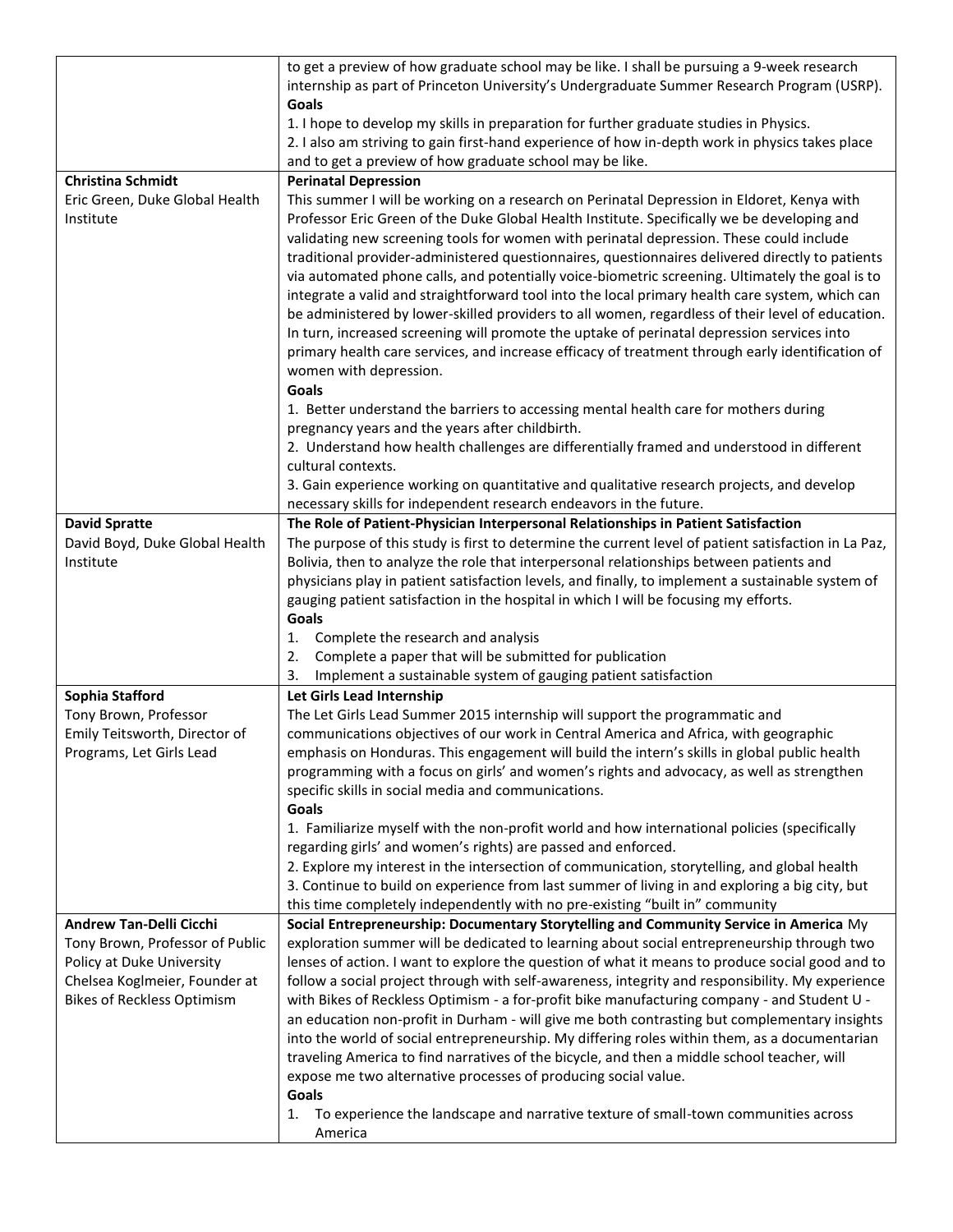|                             | To learn how social value can be generated in the various modes of documentary and<br>2.                                        |
|-----------------------------|---------------------------------------------------------------------------------------------------------------------------------|
|                             | volunteer service                                                                                                               |
|                             | To gain an understanding of the dimensions of brand and culture building within social<br>3.                                    |
|                             | entrepreneurship ventures                                                                                                       |
| <b>Griffin Unger</b>        | Freedom Struggles in the 20th Century: A Comparison of the Civil Rights Movement in the                                         |
| Kirstin O'Sullivan, ELMA    | American South and South Africa's Anti-Apartheid Struggle                                                                       |
| Philanthropies              | I will be working for ELMA Philanthropies, a Cape Town---based foundation that partners with                                    |
|                             | South African organizations in education, health and special projects. I will be working on                                     |
|                             | ELMA's education team, helping to design a teacher apprenticeship program for educators in                                      |
|                             | Cape Town.                                                                                                                      |
|                             | Goals                                                                                                                           |
|                             | 1. In joining ELMA's education team, I hope to learn about the systems and policies that                                        |
|                             | influence nonprofit work in education. I will strive to be a valuable team-member and listen as<br>much as I can along the way. |
|                             | 2. I hope to spend a significant portion of my free time learning about South African Apartheid                                 |
|                             | and the anti-Apartheid struggle, focusing on a comparison between this time period and that                                     |
|                             | of the American Civil Rights Movement.                                                                                          |
|                             | 3. I hope to gain meaningful insights into my career goals in education, this being my first time                               |
|                             | in the field not teaching. I will reflect often on what it means to "make a change" in the                                      |
|                             | education sector and seek clarity regarding my personal desire/ability to do so.                                                |
| <b>Nate Wagner</b>          | Politics, Arts, and Entrepreneurship: Summer 2015                                                                               |
| Johannes Muller, Lighthouse | My Exploration Summer has been designed to further my personal leadership development in                                        |
| <b>Bremen</b>               | two complementary ways: 1) networking and skill development pertaining to my academic                                           |
|                             | and professional career, and 2) goal-oriented artistic collaboration as a globally minded                                       |
|                             | musician. My summer will take me to locations in Germany, Austria, Finland, and Ireland for                                     |
|                             | four unique stages - mentorship, internship, collaboration, and community - each designed to                                    |
|                             | give me experience in leadership in unique communities.                                                                         |
|                             | Goals                                                                                                                           |
|                             | 1. The development of leadership skills in representative politics and political campaigning in                                 |
|                             | the context of an internship with Austrian political party, Neues Österreich (NEOS).                                            |
|                             | 2. The creation of a professional-quality audio recording in the modern experimental music                                      |
|                             | tradition and its subsequent physical and digital publication in the first quarter of 2016.                                     |
|                             | 3. The production, promotion, and successful execution of a musical showcase in Dublin                                          |
|                             | featuring professional musicians from the international DIY (do-it-yourself) community.                                         |
| <b>Elle Wilson</b>          | <b>West Coast, Best Coast</b>                                                                                                   |
| Anne Light, undergraduate   | This summer is a perfect balance between an exploration of my professional dreams and goals                                     |
| advisor                     | and a manifestation of my goal to lead a healthy and informed lifestyle and to help others do                                   |
|                             | the same. I hope to get a taste of what it takes to succeed in corporate America during this                                    |
|                             | summer project, but I also don't want to forget about all of the growth and leadership skills                                   |
|                             | that I learned last summer in New Orleans. I consider myself an informed consumer when it                                       |
|                             | comes to living an active and healthy lifestyle and I am passionate about helping others do the                                 |
|                             | same; thus, a lot of my planned experiences revolve around outdoor activities and                                               |
|                             | explorations of the city I am living in.                                                                                        |
|                             | Goals<br>1. Finish the San Francisco Half Marathon                                                                              |
|                             |                                                                                                                                 |
|                             | 2. Push myself to stand out and not be intimidated by working in a male dominated field-<br>have confidence in my abilities.    |
|                             | 3. My switch has been a real test of my ability to live in the moment and embrace the                                           |
|                             | situation I am living in. It's been a hard semester for me because I feel like I am constantly                                  |
|                             | "stuck between" both schools since I'm not heavily involved at neither Duke nor UNC                                             |
|                             | currently. I'm excited for this summer because I think it will allow me to really test my                                       |
|                             | independence and push me to grow since I will have very few ties or temptations to fall back                                    |
|                             | on my "comfortable" life in North Carolina.                                                                                     |
| Savannah Wooten             | <b>Exploring a New Field in a New Continent</b>                                                                                 |
| Benjamin Meier, UNC, and    | 1. Independent Research Project—"The Impact of Rising Non-Western Powers (BRICS) on the                                         |
| Suzanne Katzenstein, Duke   | Norm Evolution of the UN Responsibility to Protect Mandate." 2. Summer-Long Virtual                                             |
|                             | Internship at the International Committee on Missing Persons in Sarajevo, Bosnia-Herzegovina.                                   |